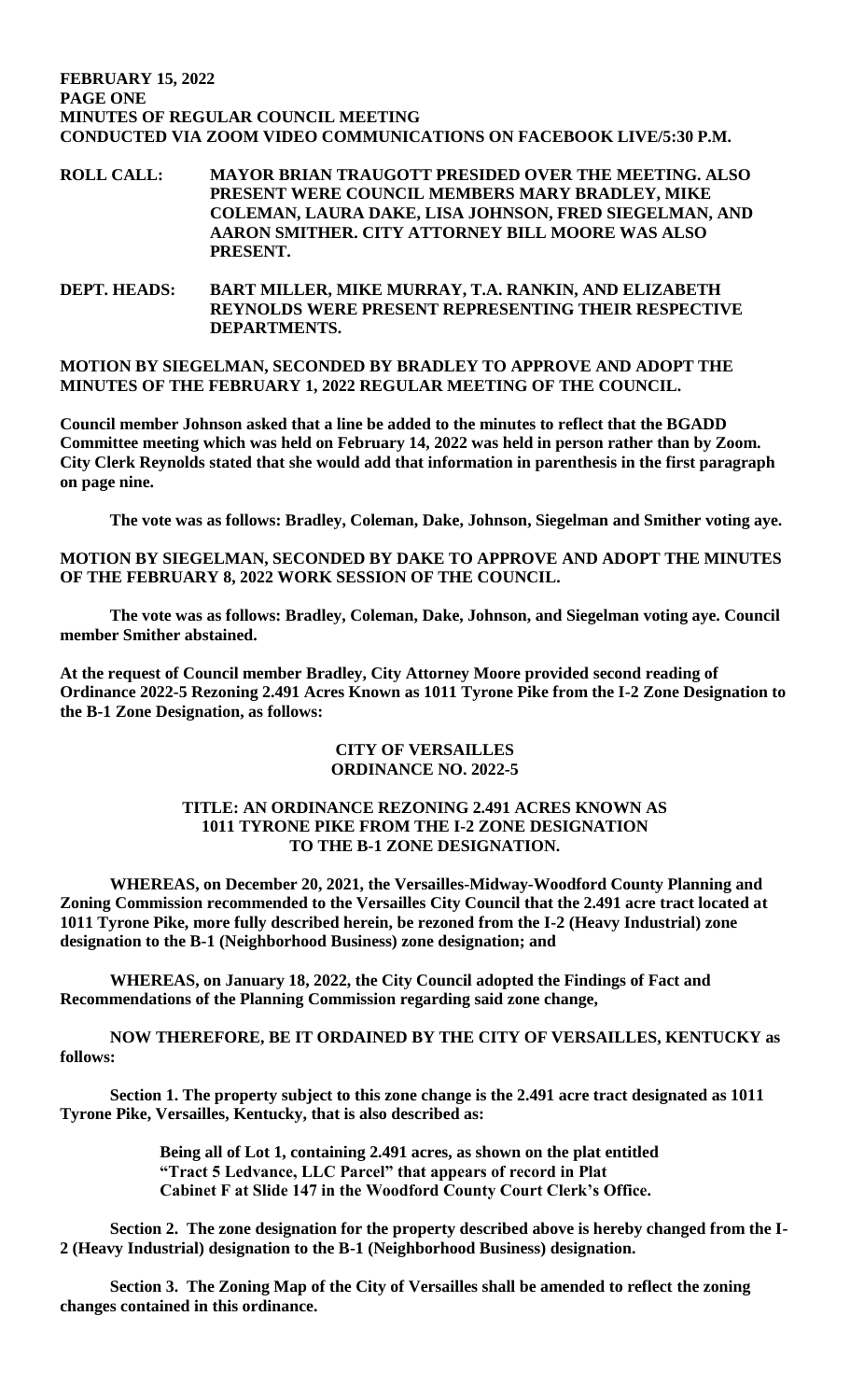### **FEBRUARY 15, 2022 PAGE TWO MINUTES OF REGULAR COUNCIL MEETING CONDUCTED VIA ZOOM VIDEO COMMUNICATIONS ON FACEBOOK LIVE/5:30 P.M.**

**Section 4. This Ordinance shall become effective after the date of its passage and publication as required by law.**

**Introduced and given first reading at a meeting of the City Council of the City of Versailles, Kentucky, held on the 1st day of February, 2022, and fully adopted after the second reading at a meeting of said council held on the 15th day of February, 2022.**

# **CITY OF VERSAILLES**

# **BRIAN TRAUGOTT, MAYOR**

**\_\_\_\_\_\_\_\_\_\_\_\_\_\_\_\_\_\_\_\_\_\_\_\_\_\_\_\_\_\_\_**

**ATTEST:**

## **ELIZABETH REYNOLDS, CITY CLERK**

**\_\_\_\_\_\_\_\_\_\_\_\_\_\_\_\_\_\_\_\_\_\_\_\_\_\_\_\_\_\_\_\_**

**MOTION BY SIEGELMAN, SECONDED BY BRADLEY TO APPROVE AND ADOPT ORDINANCE 2022-5 REZONING 2.491 ACRES KNOWN AS 1011 TYRONE PIKE FROM THE I-2 ZONE DESIGNATION TO THE B-1 ZONE DESIGNATION.** 

**The vote was as follows: Bradley, Coleman, Dake, Johnson, Siegelman and Smither voting aye.** 

**Mayor Traugott presented a municipal order amending the limits for the Individual Assistance Program as it was discussed at the most recent work session. He noted that he and Mrs. Reynolds had prepared the municipal order and they welcomed any feedback or changes.** 

**MOTION BY BRADLEY, SECONDED BY DAKE TO APPROVE AND ADOPT MUNICIPAL ORDER 2022-3 AMENDING THE LIMITS FOR THE INDIVIDUAL ASSISTANCE PROGRAM CREATED BY MUNICIPAL ORDER 2021-16.** 

**The vote was as follows: Bradley, Coleman, Dake, Johnson, Siegelman and Smither voting aye.** 

**Public Works Director Bart Miller presented bids for the Water Plant Complete Filter Rehab as follows:**

> **S4 Water Sales & Service, LLC \$34,550.00 Layne \$39,688.00**

**Mr. Miller noted that this is a capital project item. The City has ten filters and they rehab one each year so that all filters are rehabbed every ten years. He recommended the low bid of \$34,550.00 as presented by S4 Water.** 

**MOTION BY BRADLEY, SECONDED BY DAKE TO APPROVE AND ACCEPT THE BID AS PRESENTED BY S4 WATER SALES AND SERVICE, LLC IN THE AMOUNT OF \$34,550.00 FOR WATER PLANT COMPLETE FILTER REHAB.** 

**The vote was as follows: Bradley, Coleman, Dake, Johnson, Siegelman and Smither voting aye.** 

**Mr. Miller presented the following quotes for Pump Replacement at the Hellard Mobile Home Park Sewer Lift Station:**

| <b>Straeffer Pump &amp; Supply, Inc.</b> | \$5,245.00 |
|------------------------------------------|------------|
| <b>Service Specialties, Inc.</b>         | \$5,397.50 |

**He stated that the pump is out at the lift station and must be replaced. He recommended the low bid as presented by Straeffer Pump & Supply.** 

**MOTION BY SIEGELMAN, SECONDED BY DAKE TO APPROVE AND ACCEPT THE QUOTE AS PRESENTED BY STRAEFFER PUMP AND SUPPLY, INC. IN THE AMOUNT OF \$5,245.00 FOR THE PUMP REPLACEMENT AT THE HELLARD MOBILE HOME PARK SEWER LIFT STATION.** 

**The vote was as follows: Bradley, Coleman, Dake, Johnson, Siegelman and Smither voting aye.**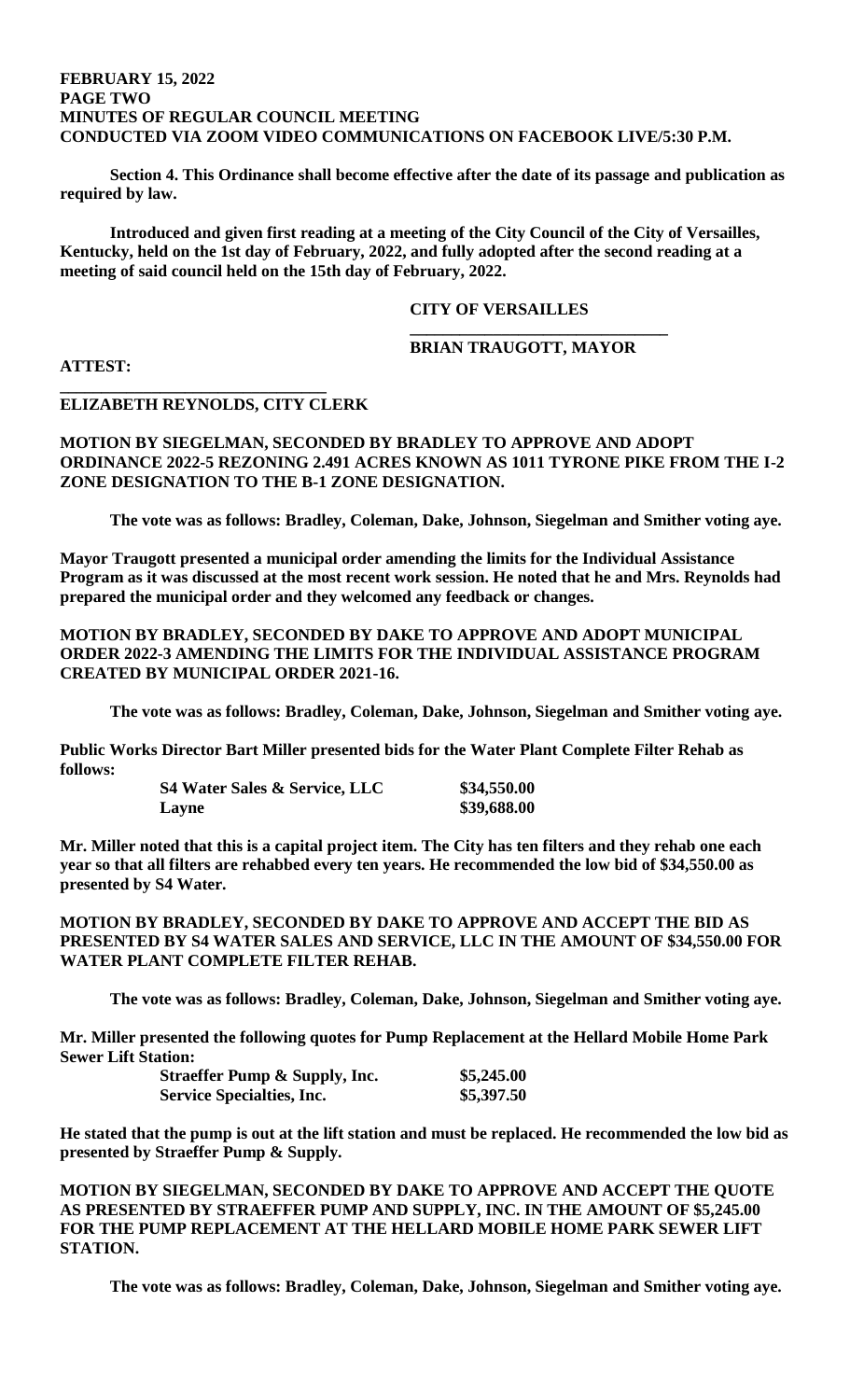### **FEBRUARY 15, 2022 PAGE THREE MINUTES OF REGULAR COUNCIL MEETING CONDUCTED VIA ZOOM VIDEO COMMUNICATIONS ON FACEBOOK LIVE/5:30 P.M.**

**Mr. Miller also presented quotes for the downtown flowers and watering, as follows:**

| <b>Bi-Water Farm</b>               | \$16,293.00     |
|------------------------------------|-----------------|
| <b>Daynabrook</b>                  | <b>NO QUOTE</b> |
| <b>Wilson's Nurseries</b>          | <b>NO QUOTE</b> |
| <b>McDougal Garden Center, LLC</b> | <b>NO QUOTE</b> |

**He recommended the quote as presented by Bi-Water Farm and noted that they have been providing the flowers and watering for the last several years. Council member Johnson asked if it was possible to request a bright pink again this year. Mr. Miller asked her to get in contact with Assistant Public Works Director Dan Knight, since he is handling the contract for the flowers.** 

**MOTION BY SIEGELMAN, SECONDED BY BRADLEY TO APPROVE AND ACCEPT THE QUOTE AS PRESENTED BY BI-WATER FARM IN THE AMOUNT OF \$16,293.00 FOR THE DOWNTOWN FLOWERS AND WATERING.** 

**The vote was as follows: Bradley, Coleman, Dake, Johnson, Siegelman and Smither voting aye.** 

**Fire Chief Rankin presented quotes for four sets of Personal Protective Equipment as follows: America's Bravest Equipment Co. \$10,460.00 Fire Department Service & Supply \$11,580.00 Municipal Emergency Services \$18,070.88**

**He noted that they have been awarded a \$10,000 grant which will be used toward the purchase.** 

**MOTION BY BRADLEY, SECONDED BY DAKE TO APPROVE AND ACCEPT THE QUOTE AS PRESENTED BY AMERICA'S BRAVEST EQUIPMENT COMPANY FOR FOUR SETS OF PERSONAL PROTECTIVE EQUIPMENT IN THE TOTAL AMOUNT OF \$10,460.00, OF WHICH \$10,000.00 WILL BE FUNDED BY A GRANT.** 

**The vote was as follows: Bradley, Coleman, Dake, Johnson, Siegelman and Smither voting aye.** 

**Mayor Traugott presented a Neighborhood Grant Application as submitted by residents of Edmonds Cross Townhomes. He stated that it has been reviewed by Assistant Public Works Director Knight and the proposed landscaping will not cause any issues. Council member Dake pointed out that the total price of the project includes \$420.00 in sales tax. She asked if it was possible to use the City's tax exempt status. Mrs. Reynolds responded that the City could pay the vendors directly and could then use the tax exempt status. Mr. Stuckert, Edmonds Cross resident and Project Coordinator, was present and agreed that they would like to go that route.** 

**MOTION BY COLEMAN, SECONDED BY SMITHER TO APPROVE THE NEIGHBORHOOD GRANT APPLICATION AS SUBMITTED BY RESIDENTS OF EDMONDS CROSS TOWNHOMES FOR THE TOTAL AMOUNT OF \$7,126.00 TO BE PAID DIRECTLY TO GLYNN YOUNG'S LANDSCAPING AND GARMON LANDSCAPING.** 

**The vote was as follows: Bradley, Coleman, Dake, Johnson, Siegelman and Smither voting aye.** 

# **Mayor Miscellaneous**

**Mayor Traugott provided an update from Community Action, stating that they assisted nine households in the last two weeks totaling \$5,625.12.** 

**He stated that the FY2023 Budget process has begun and Mrs. Reynolds sent blank budget sheets to all department directors today. He is anticipating the following timeline:**

**May 3, 2022 – present the budget to the Council May 10, 2022 – discuss the budget at the regular Work Session June 7, 2022 – first reading of budget ordinances**

**He announced that today was School Resource Officer Appreciation Day and praised the work of Officer Bobbitt and his work at WCHS and Officer Cottingham for his work at WCMS including his recent heroic efforts at a basketball tournament.**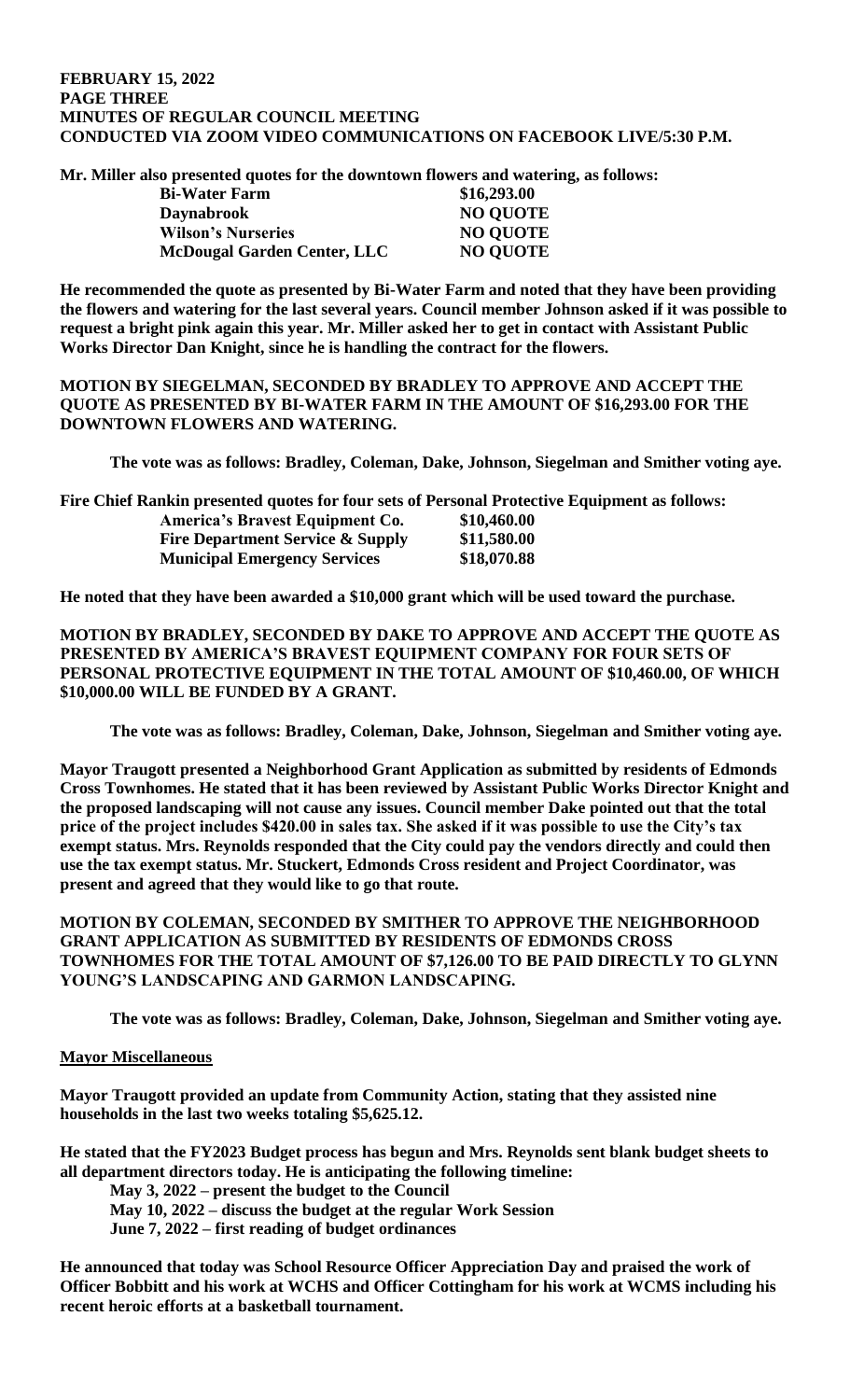### **FEBRUARY 15, 2022 PAGE FOUR MINUTES OF REGULAR COUNCIL MEETING CONDUCTED VIA ZOOM VIDEO COMMUNICATIONS ON FACEBOOK LIVE/5:30 P.M.**

# **Council Miscellaneous/ Committee Reports**

**Council member Siegelman offered his thoughts and prayers on the recent passing of Versailles resident, Dick Wade. He also commended Officer Cottingham on his recent takedown of an alleged disgruntled fan at a WCMS basketball event. He also praised resident Louis Mucci on assisting Officer Cottingham.** 

**Council member Dake stated that a Water & Sewer Committee meeting was held today at 5:00pm. She noted that the committee is recommending a sewer adjustment for 498 Lexington Road (Woodford Feed Company) in the amount of \$886.55.** 

**MOTION BY DAKE, SECONDED BY COLEMAN TO APPROVE A SEWER ADJUSTMENT IN THE AMOUNT OF \$886.55 AS RECOMMENDED BY THE WATER AND SEWER COMMITTEE FOR 498 LEXINGTON ROAD.** 

**The vote was as follows: Bradley, Coleman, Dake, Johnson, Siegelman and Smither voting aye.** 

## **Department Directors**

**Mayor Traugott extended his sympathy and prayers on the recent passing of Robert Phelps, a locally well-known presence.** 

**Mr. Miller stated that the Public Works department is in the market for a dump truck but would like to consider purchasing used. He noted that he has negotiated prices and that a budgeted pickup truck will not be purchased this year due to the lack of availability. He presented a list of several used International Durastar 4300 Dump trucks along with their prices, mileage, and his negotiations with the seller. Mr. Miller noted that he had also been in discussion with City Attorney Moore regarding the purchase. Mr. Miller recommends purchasing the 2016 International Durastar 4300 dump truck from United Rentals in Lexington Kentucky for \$55,000.** 

**MOTION BY SIEGELMAN, SECONDED BY SMITHER TO APPROVE THE PURCHASE OF A 2016 INTERNATIONAL DURASTAR 4300 DUMP TRUCK FROM UNITED RENTALS IN THE AMOUNT OF \$55,000.00 NOTING THAT COMPETITIVE SEALED BIDDING WAS NOT PRACTICAL FOR THIS TYPE OF PURCHASE AND THAT BART MILLER, PUBLIC WORKS DIRECTOR, PARTICIPATED IN NEGOTIATIONS.** 

**The vote was as follows: Bradley, Coleman, Dake, Johnson, Siegelman and Smither voting aye.** 

**Police Chief Murray requested approval to surplus seven police vehicles and ten lightbars on govdeals.com. The vehicles are as follows:**

**2011 Ford Crown Victoria – VIN# 3556 with 112,998 miles 2006 Ford Crown Victoria – VIN# 1345 with 154,358 miles 2012 Dodge Charger – VIN# 2344 with 121,557 miles 2012 Dodge Charger – VIN# 2387 with 130,497 miles 2014 Dodge Charger – VIN# 2720 with 96,100 2007 Chrysler 300 – VIN# 7106 2001 Lexus RX300 – VIN # 6274**

# **MOTION BY SIEGELMAN, SECONDED BY COLEMAN TO SURPLUS SEVEN POLICE VEHICLES, AS LISTED, AND BID OUT ON GOVDEALS.COM.**

**The vote was as follows: Bradley, Coleman, Dake, Johnson, Siegelman and Smither voting aye.** 

# **MOTION BY SMITHER, SECONDED BY COLEMAN TO SURPLUS TEN POLICE LIGHTBARS AND BID OUT ON GOVDEALS.COM.**

**The vote was as follows: Bradley, Coleman, Dake, Johnson, Siegelman and Smither voting aye.**